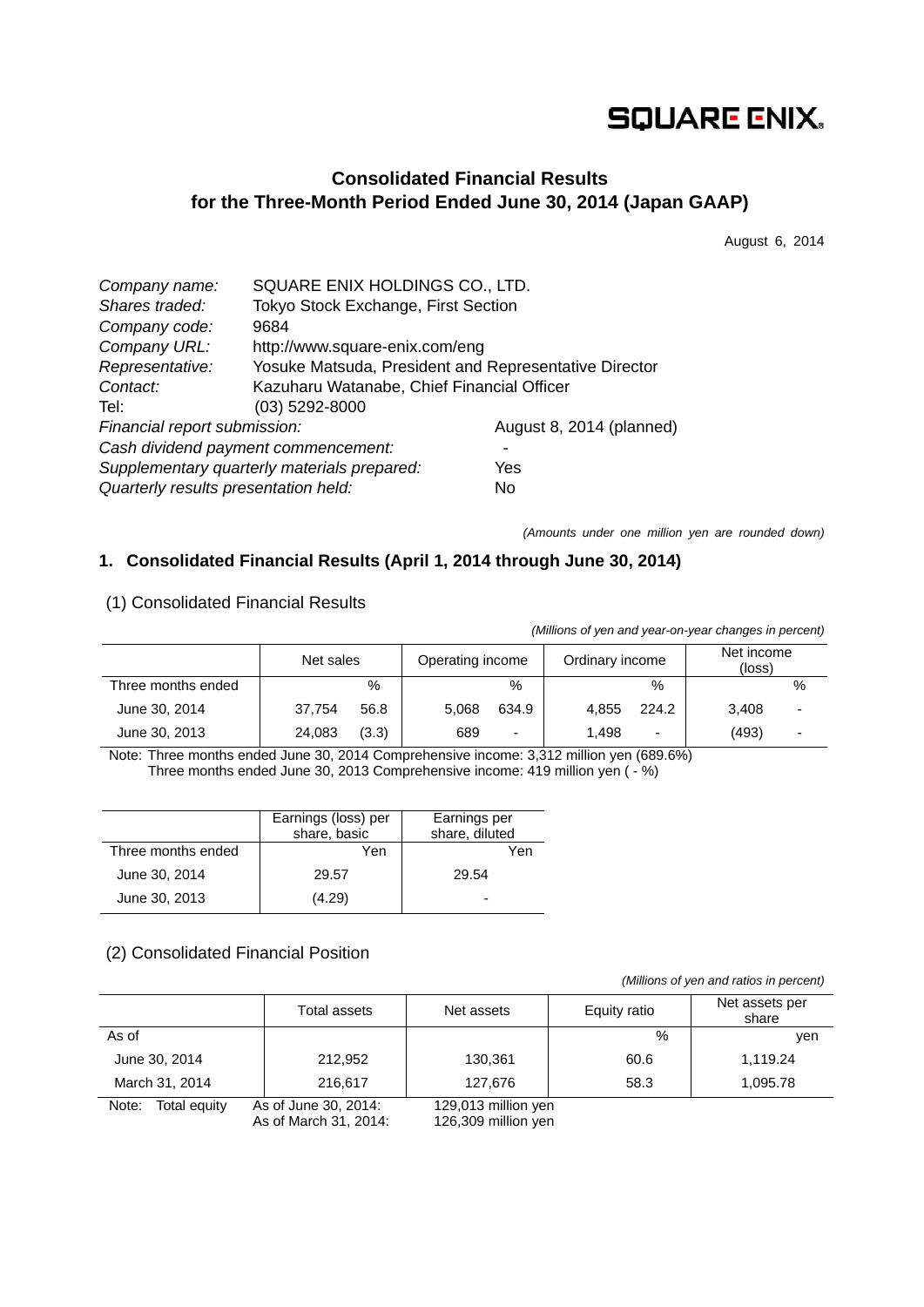### **2. Dividends**

|                                                      | Dividends per share |       |     |       |       |  |  |  |
|------------------------------------------------------|---------------------|-------|-----|-------|-------|--|--|--|
|                                                      | 1Q                  | 2Q    | 3Q  | 4Q    | Total |  |  |  |
|                                                      | yen                 | Yen   | yen | yen   | yen   |  |  |  |
| Fiscal year ended<br>March 31, 2014                  |                     | 10.00 |     | 20.00 | 30.00 |  |  |  |
| Fiscal year ending<br>March 31, 2015                 |                     |       |     |       |       |  |  |  |
| Fiscal year ending<br>March 31, 2015<br>(projection) |                     | 10.00 |     | 20.00 | 30.00 |  |  |  |

Note: No change in dividend projection from previous announcement.

# **3. Consolidated Forecasts (April 1, 2014 through March 31, 2015)**

|                                            | (Millions of yen, year-on-year changes in percent and per share data) |                   |                       |                    |                  |                         |                   |                        |                   |
|--------------------------------------------|-----------------------------------------------------------------------|-------------------|-----------------------|--------------------|------------------|-------------------------|-------------------|------------------------|-------------------|
|                                            | <b>Net</b>                                                            |                   | Operating             |                    | Ordinary         |                         | <b>Net</b>        |                        | Earnings          |
|                                            | sales                                                                 |                   |                       | Income             |                  | income                  |                   | income                 |                   |
| Six months                                 |                                                                       | $\%$              |                       | $\%$               |                  | $\%$                    |                   | %                      | Yen               |
| ending<br>September 30,<br>2014            | 68,000<br>~14.000                                                     | 10.3<br>$-20.0$   | 4.000<br>$~1$ - 7.000 | (14.5)<br>$-49.7$  | 4,000<br>~1000   | (29.4)<br>~23.5         | 2,600<br>$-4.500$ | (2.3)<br>$~1$ –69.1    | 22.57<br>$-39.06$ |
| Fiscal year<br>ending<br>March 31,<br>2015 | 140.000<br>~150,000                                                   | (9.7)<br>$-(3.2)$ | 5,000<br>~10.000      | (52.6)<br>$-(5.2)$ | 5.000<br>~10.000 | (60.1)<br>$\sim$ (20.2) | 3,500<br>$-6,000$ | (47.0)<br>$\sim$ (1.5) | 30.38<br>~56.42   |

Note: Yes change in consolidated forecasts from previous announcement.

# **4. Other**

- (1) Significant changes among major subsidiaries during the period : No
- (2) Adoption of special accounting treatment for quarterly consolidated financial statements: No
- (3) Changes in accounting policies, changes in accounting estimates and retrospective restatements
	- 1. Changes associated with revision in accounting standards: Yes
	- 2. Other changes: No
	- 3. Changes in accounting estimates: No
	- 4. Restatements: No
- (4) Outstanding shares (common stock)
	- 1. Number of shares issued and outstanding (including treasury stock):

| 115,375,696                                                 |
|-------------------------------------------------------------|
| 115,375,696                                                 |
|                                                             |
| 307,053                                                     |
| 306,762                                                     |
| 3. Average number of shares during the period (cumulative): |
| 115,268,810                                                 |
| 115,067,853                                                 |
|                                                             |

Disclaimer: (1) This document is a translation of the Japanese language "Kessan Tanshin" prepared in accordance with the guidelines of the Tokyo Stock Exchange. The Japanese language document shall prevail in the event any differences or discrepancies exist between this English translation and the original. (2) At the time of disclosure of this report, review procedures for quarterly financial statements pursuant to the Financial Instruments and Exchange Law had not been completed. (3) The forward-looking statements in this document are based upon the information currently available and necessarily include elements that are not entirely predictable. The achievement is not promised. Actual results may differ from the forward-looking statements in this document. (4) For additional information about forecasts, please refer to "1.Consolidated Results for the Three-Month Period Ended June 30, 2014 (3) Qualitative information on consolidated business forecasts" section on page 3 of Supplemental Information.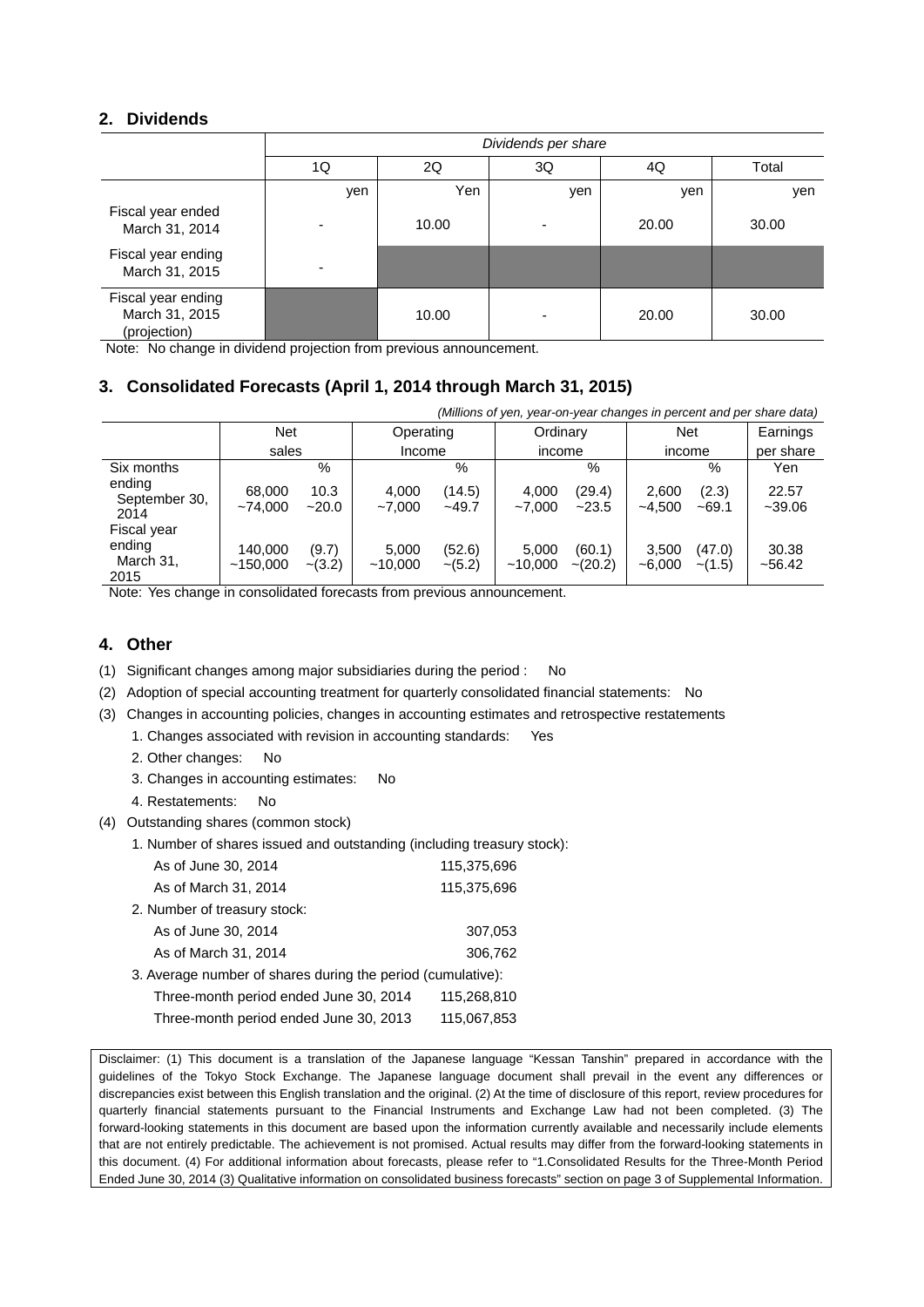# **Supplemental Information – Index**

|                                                                                      | Page |
|--------------------------------------------------------------------------------------|------|
| 1. Consolidated Results for the Three-Month Period Ended June 30, 2014               | 1    |
| (1) Analysis of consolidated business results                                        | 1    |
| (2) Analysis of consolidated financial position                                      | 2    |
| (3) Qualitative information on consolidated business forecasts                       | 3    |
| 2. Other Information in Summary                                                      | 3    |
| (1) Changes in accounting principles, changes in accounting estimates and            |      |
| retrospective restatements                                                           | 3    |
| 3. Consolidated Financial Statements for the Three-Month Period Ended June 30, 2014  | 4    |
| (1) Consolidated Balance Sheets                                                      | 4    |
| (2) Consolidated Income Statement and Consolidated Statement of Comprehensive Income | 6    |
| <b>Consolidated Income Statement</b>                                                 | 6    |
| Consolidated Statement of Comprehensive Income                                       | 7    |
| (3) Note regarding going concern assumptions                                         | 8    |
| (4) Material changes in shareholders' equity                                         | 8    |
| (5) Segment information                                                              | 8    |
|                                                                                      |      |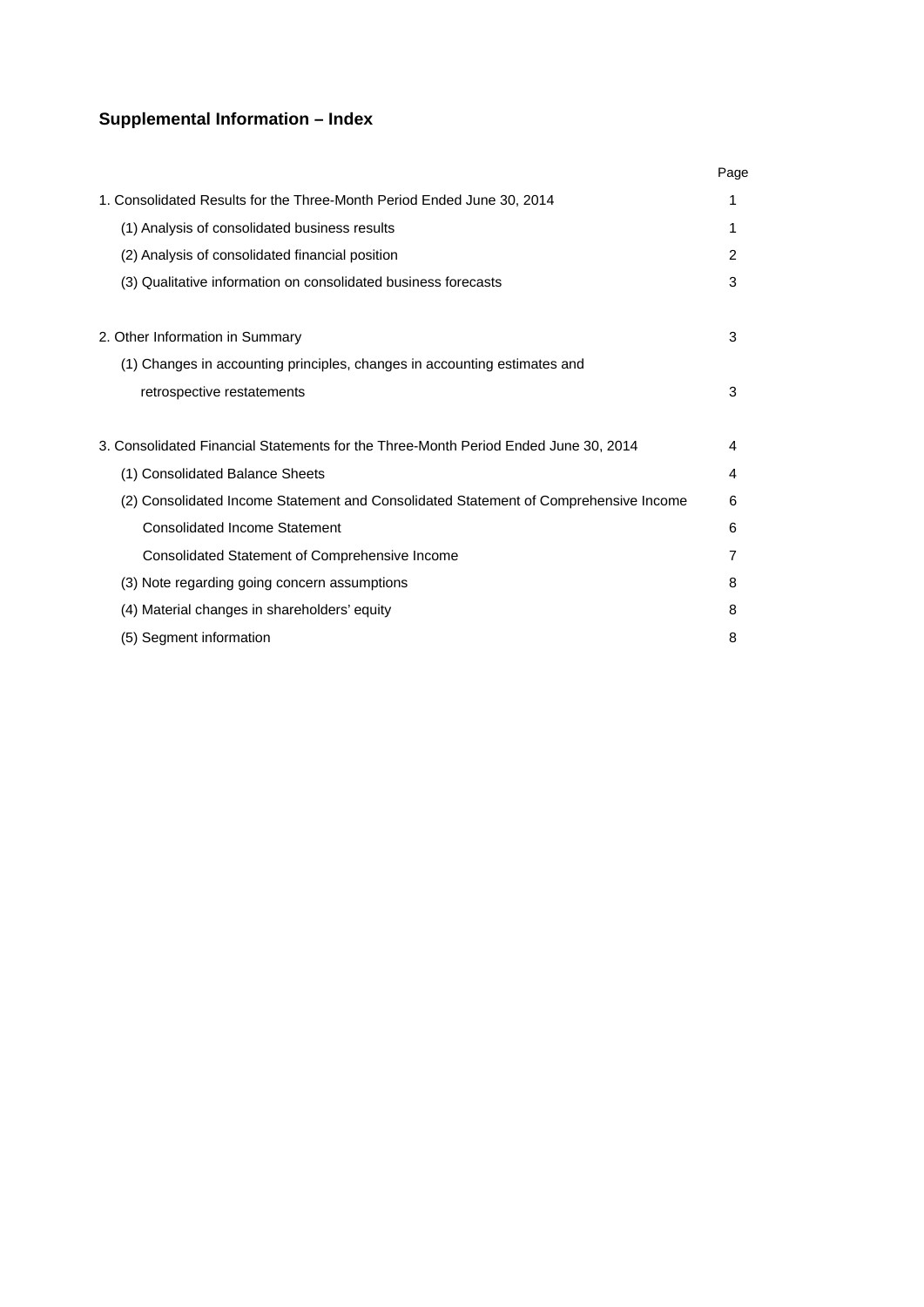### **1. Consolidated Results for the Three-Month Period Ended June 30, 2014**

#### (1) Analysis of consolidated business results

The Square Enix group (the "Group") is continuing determined efforts to strengthen the competitiveness and profitability of its business segments of Digital Entertainment, Amusement, Publication and Merchandising. Net sales for the three-month period ended June 30, 2014 totaled ¥37,754 million (an increase of 56.8% from the same period of the prior fiscal year), operating income amounted to ¥5,068 million (an increase of 634.9% from the same period of the prior fiscal year), ordinary income amounted to ¥4,855 million (an increase of 224.2% from the same period of the prior fiscal year), and net income amounted to ¥3,408 million (net loss of ¥493 million in the same period of the prior fiscal year).

A discussion of results by segment for the three-month period ended June 30, 2014 follows.

#### Digital Entertainment

The Digital Entertainment segment consists of planning, development, distribution, and operation of digital entertainment content primarily in the form of game. Digital entertainment content is offered to meet customer lifestyles across a variety of usage environments such as consumer game consoles (including handheld game machines), personal computers and smart devices.

During the three-month period ended June 30, 2014, "MUREDERED; SOUL SUSPECT," a console game title, was released and repeat sales of titles released last fiscal year were strong.

In the area of content for platforms such as smart devices and PC browser, "SENGOKU IXA," a PC browser game and "DRAGON QUEST MONSTERS SUPER LIGHT," a game for smartphones have continued to build upon its already solid growth. "SCHOOLGIRL STRIKERS," a game for smartphones released in April 2014 (Japan only), made an encouraging start.

Massively multiplayer online role playing games such as "FINAL FANTASY XIV" and "DRAGON QUEST X," have been making favorable progress.

Net sales and operating income in the Digital Entertainment segment totaled ¥23,450million (an increase of 102.6% from the same period of the prior fiscal year) and ¥4,509million (an increase of 242.0% from the same period of the prior fiscal year), respectively.

#### Amusement

The Amusement segment consists of the operation of amusement facilities and planning, development, and distribution of arcade game machines and related products for amusement facilities.

During the three-month period ended June 30, 2014, "PUZZLE & DRAGONS BATTLE TOURNAMENT," an amusement machine, was released, and the operation of the amusement facilities has been showing steady performance through efficient store management efforts, in spite of raising the consumption tax rate. Net sales and operating income in the Amusement segment totaled ¥11,032million (an increase of 13.5% from the same period of the prior fiscal year) and ¥1,542million (an increase of 79.6% from the same period of the prior fiscal year), respectively.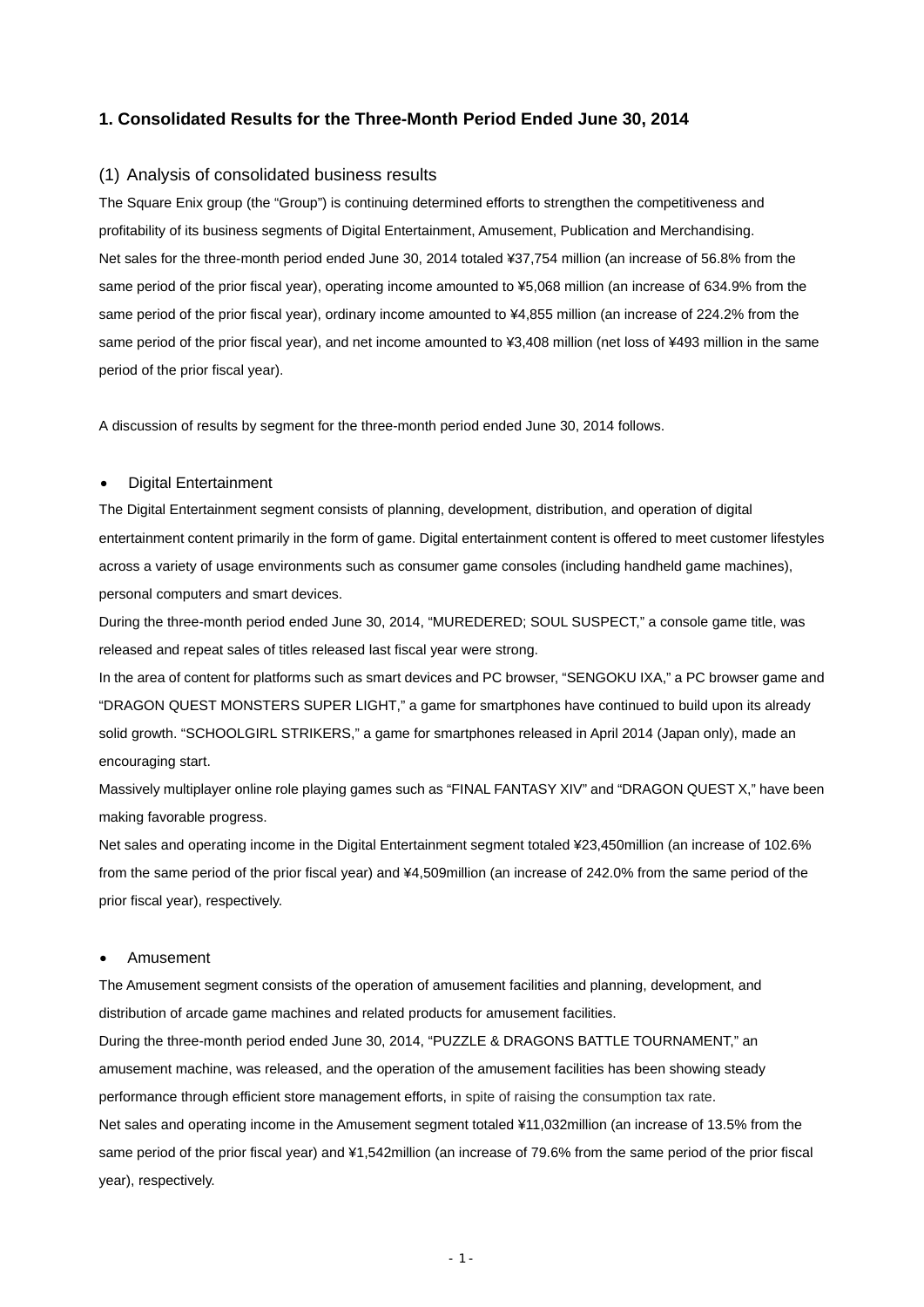#### Publication

The Publication segment consists of planning and publication of comic books, game strategy books, and comic magazines.

During the three-month period ended June 30, 2014, sales of comics have showed steady growth accelerated by TV broadcasting animation programs of comic titles.

Net sales and operating income in the Publication segment totaled ¥2,638million (an increase of 21.9% from the same period of the prior fiscal year) and ¥649million (an increase of 37.0% from the same period of the prior fiscal year), respectively.

#### Merchandising

The Merchandising segment consists of planning, production, distribution, and licensing of derivative products of IPs owned by the Group.

During the three month period ended June 30, 2014, the Group continued to distribute and license items such as character goods and soundtracks based on the Group's own IPs while also strengthening its character goods lineup with additional products based on third party IPs and overseas expansions.

Net sales and operating income in the Merchandising segment totaled ¥674million (an increase of 8.2% from the same period of the prior fiscal year) and ¥193million (an increase of 132.5% from the same period of the prior fiscal year), respectively.

### (2) Analysis of consolidated financial position

#### Assets

As of June 30, 2014, total current assets were ¥167,403 million, a decrease of ¥6,201 million compared to March 31, 2014. This was mainly due to a decrease in cash and deposits of ¥3,253 million notes and accounts receivable of ¥4,586 million, while the content production account increased by ¥3,968 million. As of June 30, 2014, total non-current assets were ¥45,548 million, an increase of ¥2,536 million compared to March 31, 2014. As a result, total assets were ¥212,952 million, a decrease of ¥3,664 million compared to March 31, 2014.

Liabilities

As of June 30, 2014, total current liabilities were ¥75,839 million, a decrease of ¥ 4,669 million compared to March 31, 2014. This was mainly due to a decrease in notes and accounts payable ¥1,064 million, accrued income taxes of ¥2,330 million, and reserve for bonuses of ¥1,120 million. As of June 30, 2014, total non-current liabilities were ¥6,752 million, a decrease of ¥1,680 million compared to March 31, 2014. This was mainly due to a decrease in net defined benefit liability of ¥1,939 million.

As a result, total liabilities were ¥82,591 million, a decrease of ¥6,349 million compared to March 31, 2014.

Net assets

As of June 30, 2014, net assets were ¥130,361 million, an increase of ¥2,684 million compared to March 31, 2014. This was mainly due to net income of ¥3,408 million, dividend payments of ¥2,305 million and an increase in retained earnings of ¥1,683 million by the adaptation of ASBJ Statement No. 26 Accounting Standard for Retirement Benefits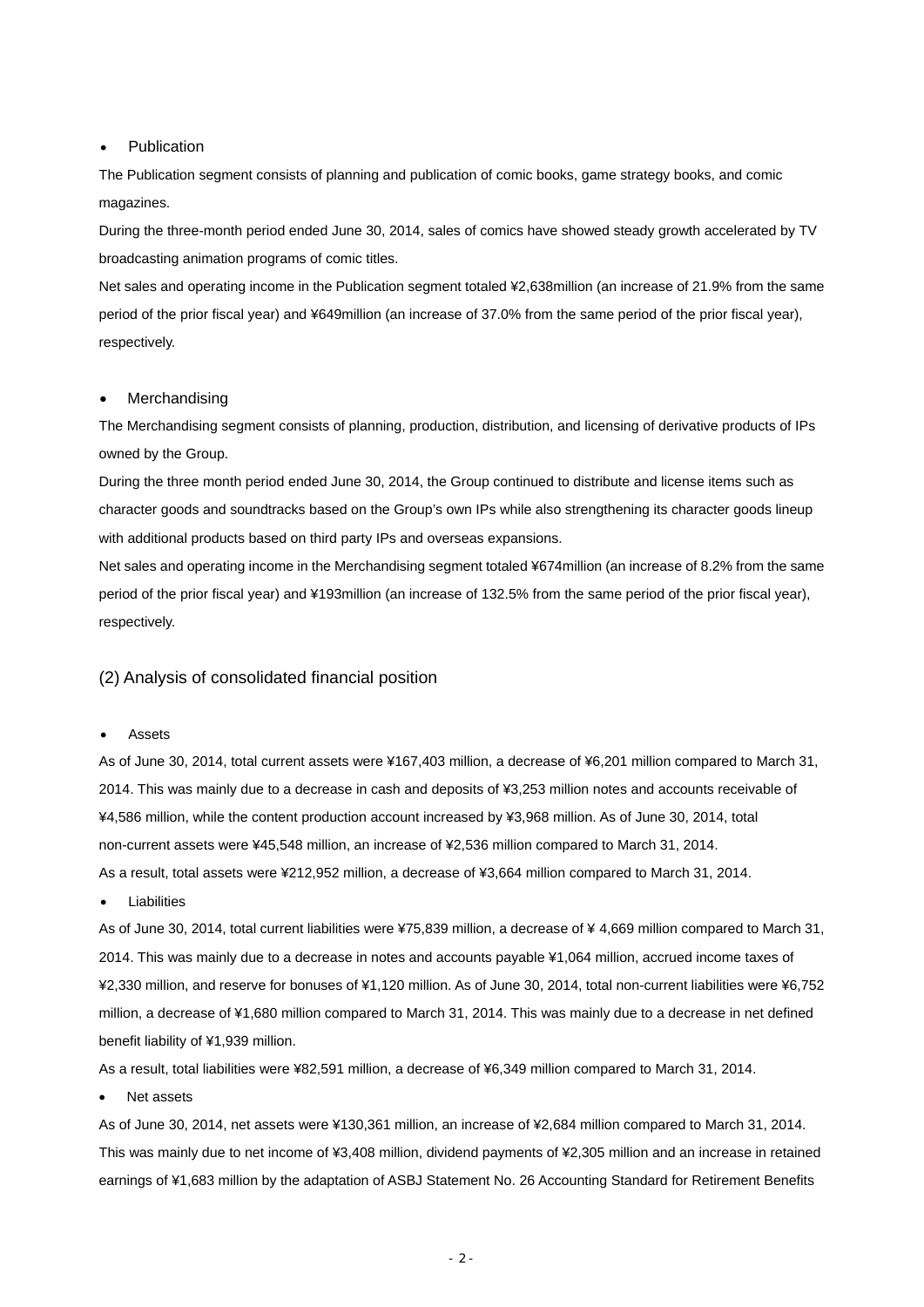and its Implementation Guidance - ASBJ Guidance No. 25 Guidance on Accounting Standard for Retirement Benefits. As a result, the consolidated equity ratio stood at 60.6%, compared to 58.3% as of March 31, 2014.

#### (3) Qualitative information on consolidated business forecasts

The business environment surrounding the Group is in the midst of major changes, where smart devices such as smartphones and tablet PCs are spreading rapidly, while the console game markets in North America and Europe are increasingly getting competitive and oligopolistic. In light of such environmental changes, the Group is focusing all efforts on a substantial earnings improvement through driving reforms of business structure in order to establish new revenue base.

Given the environmental changes described above, it is expected that the consolidated forecasts for financial results will fluctuate ever-larger. The Group, therefore, has made consolidated forecasts in a range of forecasted figures in lieu of specific figures.

#### **2. Other Information in Summary**

# (1) Changes in accounting principles, changes in accounting estimates and retrospective restatements

#### (Change in accounting policy)

Effective from this fiscal first quarter, the Company has adopted Article 35 of the "Accounting Standard for Retirement Benefits" (ASBJ Statement No. 26 of May 17, 2012; hereafter the "Accounting Standard for Retirement Benefits") and Article 67 of "Guidance on Accounting Standard for Retirement Benefits" (ASBJ Guidance No. 25 of May 17, 2012; hereafter the "Guidance on Retirement Benefits" ) . Accordingly, the Company has changed the calculation methods for retirement benefit obligations and current service costs and has changed the method of attributing estimated retirement benefits to periods from the straight- line basis to the benefit formula basis. In addition, the Company has changed the method of determining the discount rate from using the bond rate determined by reference to the terms closely related to average remaining working lives of the employees, to using a single weighted average discount rate that reflects the estimated timing and amount of benefit payments.

With regard to the application of the Accounting Standard for Retirement Benefits, in accordance with the transitional accounting treatments as stated in Article 37 of the Accounting Standard for Retirement Benefits, the Company has reflected the effect of changing the determination of retirement benefit obligations and current service costs in retained earnings at the beginning of this fiscal first quarter.

As a result, net defined benefit liability has decreased by ¥1,811 million for the beginning of this fiscal first quarter, while retained earnings has increased by ¥1,683 million. Operating income, recurring income and income before income taxes and minority interests have had minimal impact.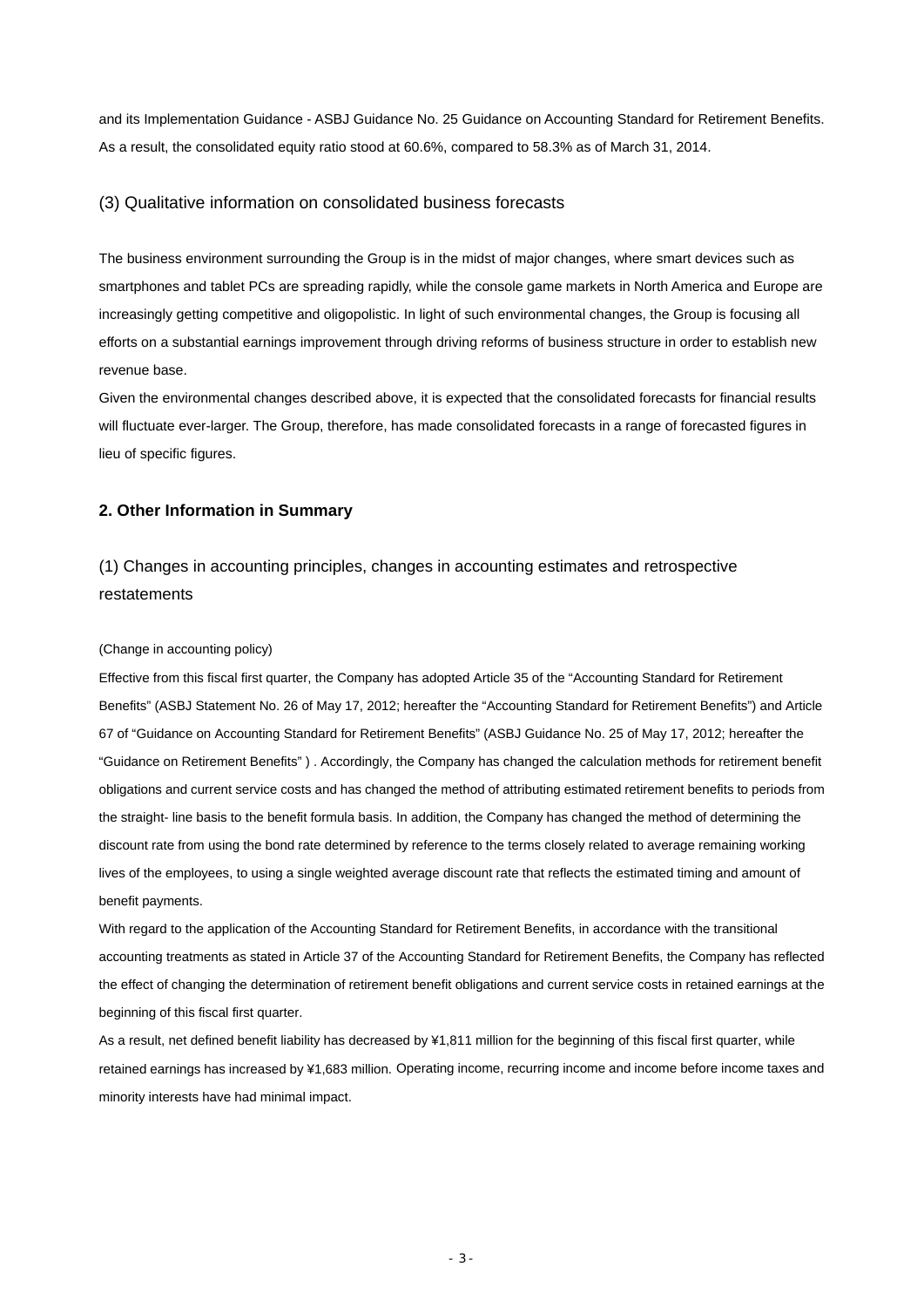# **3. Consolidated Financial Statements for the Three-Month Period Ended June 30, 2014**

(1) Consolidated Balance Sheets

|                                     |                      | (Millions of yen)   |
|-------------------------------------|----------------------|---------------------|
|                                     | As of March 31, 2014 | As of June 30, 2014 |
| Assets                              |                      |                     |
| Current assets                      |                      |                     |
| Cash and deposits                   | 115,367              | 112,114             |
| Notes and accounts receivable-trade | 22,110               | 17,523              |
| Merchandise and finished goods      | 2,013                | 2,211               |
| Work in progress                    | 700                  | 303                 |
| Raw materials and supplies          | 433                  | 307                 |
| Content production account          | 20,556               | 24,525              |
| Other                               | 12,573               | 10,581              |
| Allowance for doubtful accounts     | (151)                | (163)               |
| Total current assets                | 173,604              | 167,403             |
| Non-current assets                  |                      |                     |
| Property and equipment              | 19,917               | 20,150              |
| Intangible assets                   | 10,835               | 10,574              |
| Investments and other assets        | 12,259               | 14,823              |
| Total non-current assets            | 43,012               | 45,548              |
| <b>Total assets</b>                 | 216,617              | 212,952             |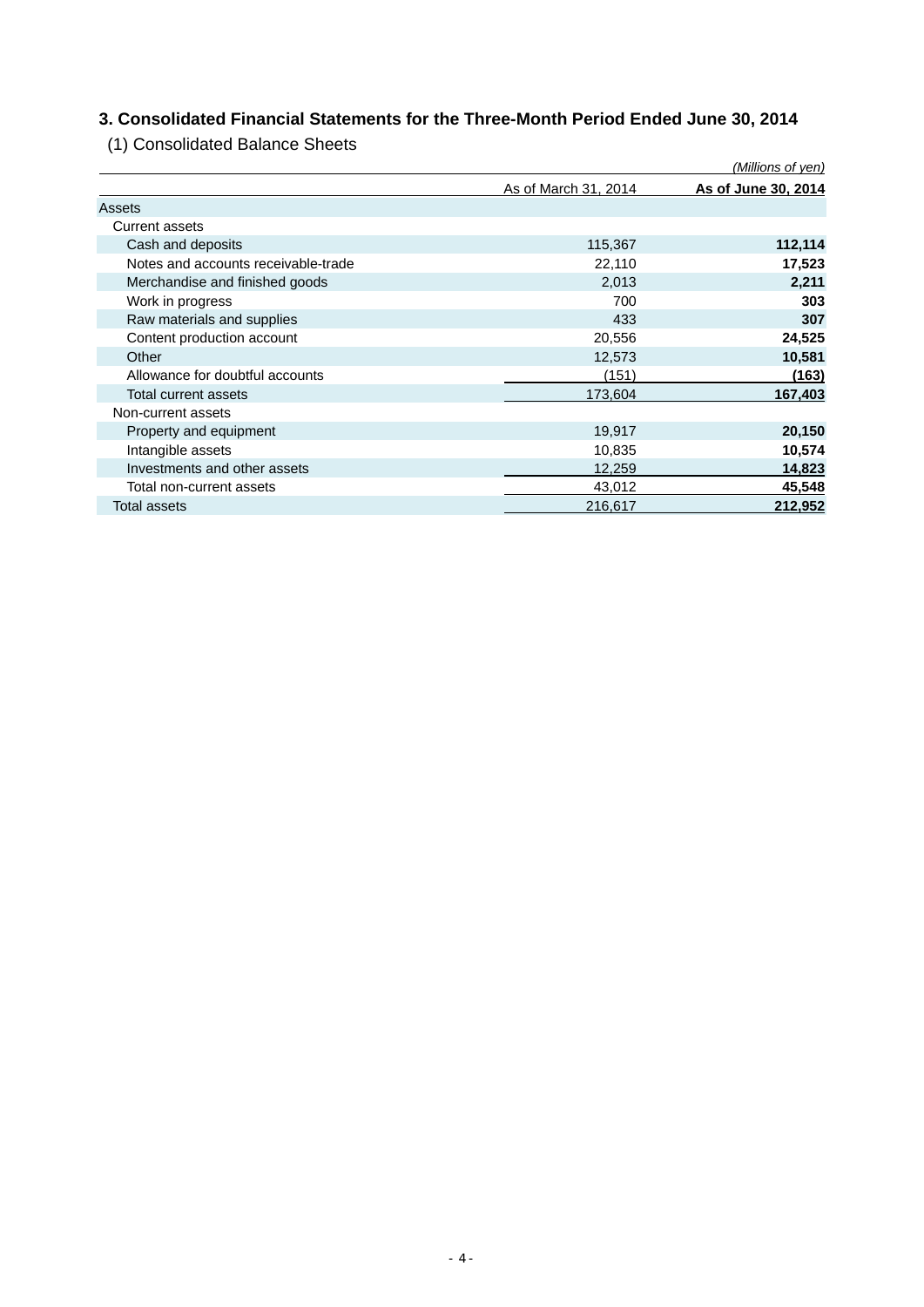|                                                       |                      | (Millions of yen)   |
|-------------------------------------------------------|----------------------|---------------------|
|                                                       | As of March 31, 2014 | As of June 30, 2014 |
| Liabilities                                           |                      |                     |
| <b>Current liabilities</b>                            |                      |                     |
| Notes and accounts payable-trade                      | 11,563               | 10,498              |
| Short-term loans payable                              | 6,852                | 6,905               |
| Current portion of bonds                              | 35,000               | 35,000              |
| Income taxes payable                                  | 2,980                | 650                 |
| Provision for bonuses                                 | 1,771                | 651                 |
| Provision for sales returns                           | 4,609                | 5,052               |
| Provision for game arcade closings                    | 251                  | 216                 |
| Asset retirement obligations                          | 3                    | 2                   |
| Other                                                 | 17,475               | 16,861              |
| <b>Total current liabilities</b>                      | 80,508               | 75,839              |
| Non-current liabilities                               |                      |                     |
| Provision for directors' retirement benefits          | 178                  | 152                 |
| Provision for game arcade closings                    | 383                  | 355                 |
| Net defined benefit liability                         | 4,425                | 2,485               |
| Asset retirement obligations                          | 807                  | 955                 |
| Other                                                 | 2,636                | 2,803               |
| Total non-current liabilities                         | 8,432                | 6,752               |
| <b>Total liabilities</b>                              | 88,940               | 82,591              |
| Net assets                                            |                      |                     |
| Shareholders' equity                                  |                      |                     |
| Capital stock                                         | 15,368               | 15,368              |
| Capital surplus                                       | 44,607               | 44,607              |
| Retained earnings                                     | 71,298               | 74,085              |
| Treasury stock                                        | (870)                | (870)               |
| Total shareholders' equity                            | 130,404              | 133,190             |
| Accumulated other comprehensive income                |                      |                     |
| Valuation difference on available-for-sale securities | 253                  | 275                 |
| Foreign currency translation adjustments              | (4,780)              | (4, 841)            |
| Remeasurements of defined benefit plans               | 432                  | 388                 |
| Total accumulated other comprehensive income          | (4,095)              | (4, 177)            |
| Subscription rights to shares                         | 348                  | 342                 |
| Minority interests                                    | 1,018                | 1,005               |
| Total net assets                                      | 127,676              | 130,361             |
| Total liabilities and net assets                      | 216,617              | 212,952             |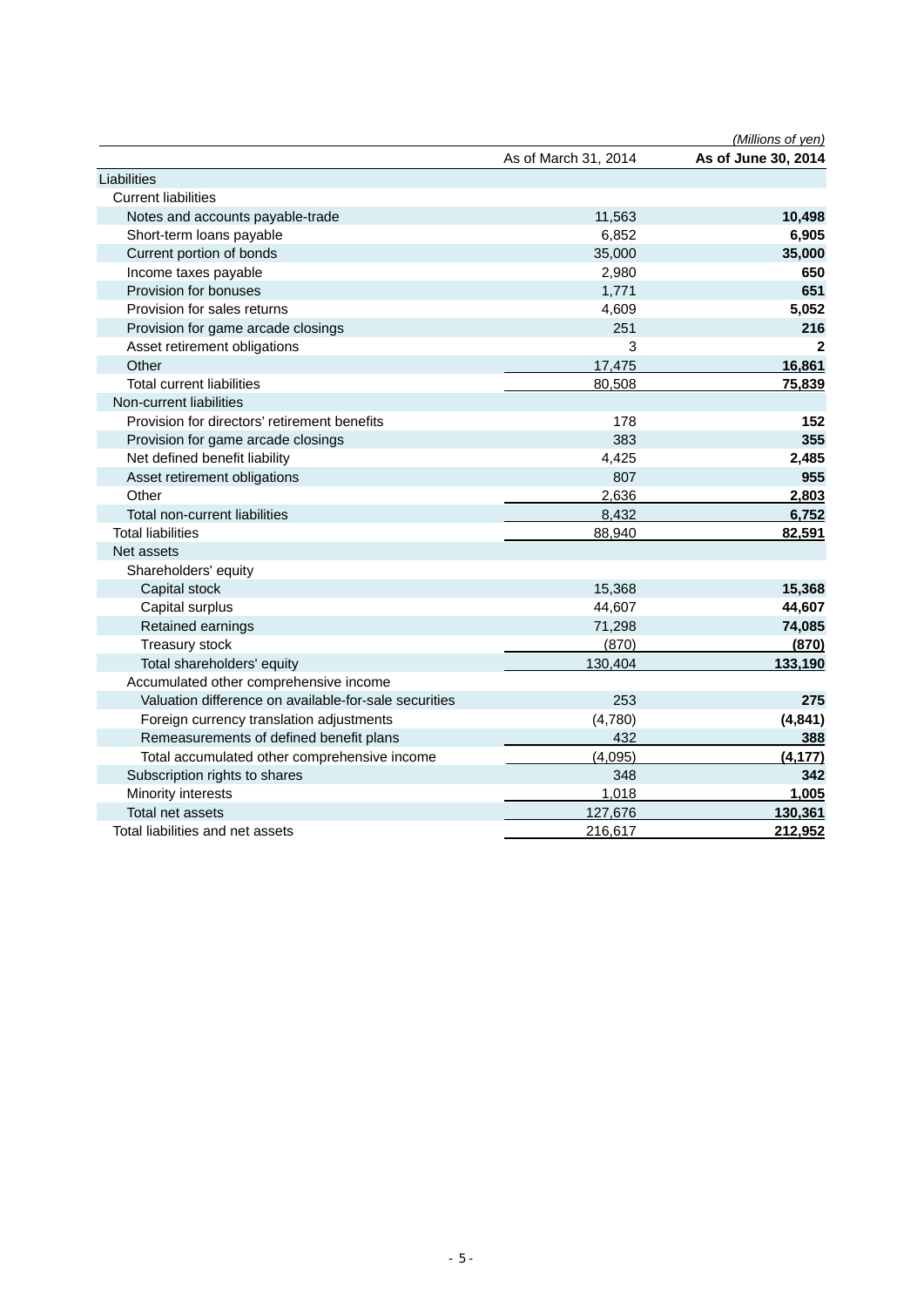### *(Millions of yen)*  Three months ended **Three months ended** June 30, 2013 **June 30, 2014** Net sales 24,083 **37,754** Cost of sales 13,858 **19,357** Gross profit 10,225 **18,396**  Reversal of provision for sales returns **4,582 4,582** Provision for sales returns 3,457 **5,064** Gross profit-net 11,312 **17,914** Selling, general and administrative expenses 10,622 12,845 Operating income (loss) 689 **5,068** Non-operating income **Interest income 22** 29 Dividends received 5 **7**  Foreign exchange gains **787**  Miscellaneous income 28 **35**  Total non-operating income 843 **72** Non-operating expenses **Interest expenses** 22 24 **Commission fee 13** 13 13 Foreign exchange losses - **248** Miscellaneous loss 0 **0** Total non-operating expenses 35 **285** Ordinary income 1,498 **4,855** Extraordinary income Gain on sales of investment securities 24 Gain on reversal of subscription rights to shares **2** 2 **7 7** Other 2012 - 2022 - 2022 - 2022 - 2022 - 2022 - 2022 - 2022 - 2022 - 2022 - 2022 - 2022 - 2022 - 2022 - 2022 -Total extraordinary income **27** 27 Extraordinary loss Loss on sales of non-current assets 63 Loss on valuation of stocks of subsidiaries and affiliates - **41** Loss on evaluation of content 1,633 Other 64 **29** Total extraordinary loss 1,706 **133** Income (loss) before income dividends distribution from silent partnership, income taxes (tokumei-kumiai) (181) **4,730**  Dividends distribution from silent partnership (tokumei-kumiai) 6 **(3)** Income (loss) before income taxes (187) **4,733**  Income taxes-current 225 **289**  Income taxes-deffered 76 **1,028** Total income taxes **1,318 1,318** Income (loss) before minority interests **3,414** Minority interests in income 4 **5**  Net income (loss) (493) **3,408**

# (2) Consolidated Income Statement and Consolidated Statement of Comprehensive Income Consolidated Income Statement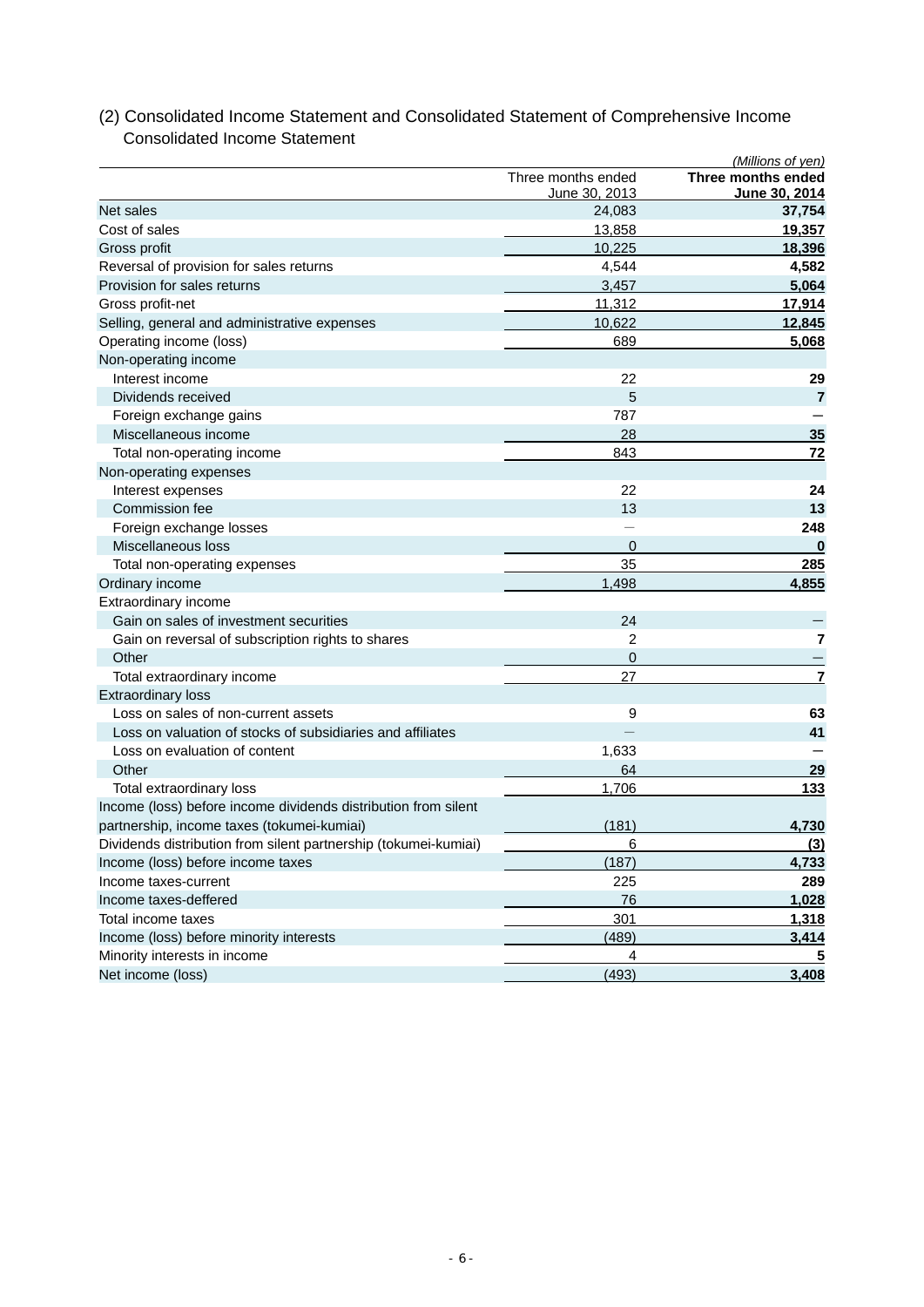# Consolidated Statement of Comprehensive Income

|                                                           |                                     | (Millions of yen)                   |
|-----------------------------------------------------------|-------------------------------------|-------------------------------------|
|                                                           | Three months ended<br>June 30, 2013 | Three months ended<br>June 30, 2014 |
| Income(Loss) before minority interests                    | (489)                               | 3,414                               |
| Other comprehensive income                                |                                     |                                     |
| Valuation difference on available-for-sale securities     | 135                                 | 22                                  |
| Foreign currency translation adjustment                   | 773                                 | (80)                                |
| Remeasurements of defined benefit plans                   |                                     | (44)                                |
| Other comprehensive income                                | 908                                 | (102)                               |
| Comprehensive income                                      | 419                                 | 3,312                               |
| (Breakdown)                                               |                                     |                                     |
| Comprehensive income attributable to owners of the parent | 364                                 | 3,325                               |
| Comprehensive income attributable to minority interests   | 55                                  | (13)                                |